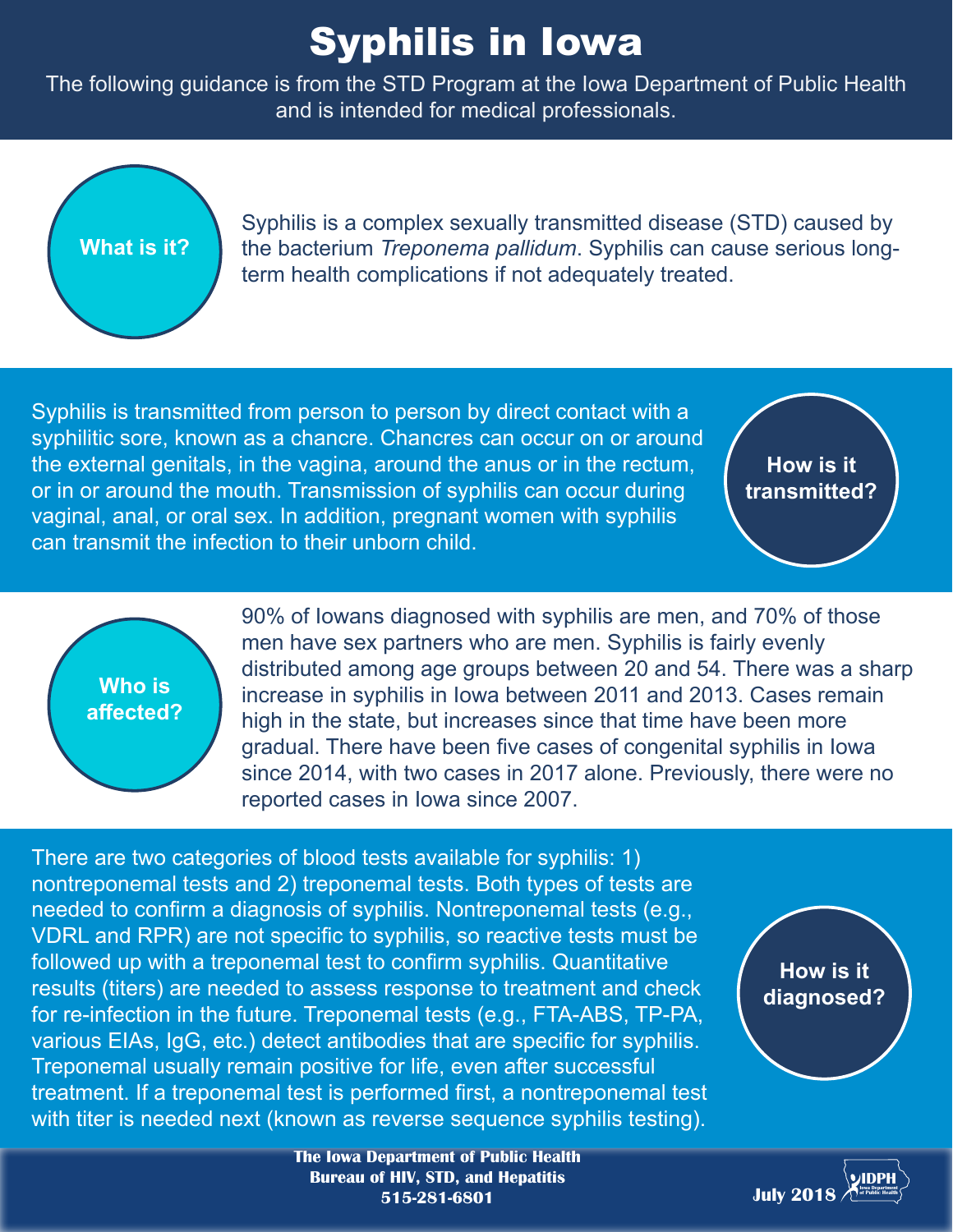## Syphilis in Iowa

The following guidance is from the STD Program at the Iowa Department of Public Health and is intended for medical professionals.



A chancre (sore) appears in the primary stage. It is typically painless. Chancres appear at the site of infection and may be internal (e.g., vagina, anus, mouth).

If untreated, the patient will progress to the secondary stage marked by skin rashes and/or mucous membrane lesions (mouth, vagina, or anus). A palmar-plantar rash is a classic sign of secondary syphilis. Condyloma lata (gray or white lesions) may develop in warm, moist areas such as the mouth, underarm or groin region.



**Signs and Symptoms of Syphilis** 

**Other Stages** Without treatment, the infected person will continue to have syphilis in their body even if there are no signs or symptoms. People can remain infectious up to one year after being infected. After that time, they can no longer transmit the infection (with the exception of pregnant women passing the infection on to her fetus) but health complications may still occur.

Tertiary syphilis may occur 10–30 years after infection was first acquired, and it can be fatal. Tertiary syphilis can affect multiple organ systems, including the brain, nerves, eyes, heart, blood vessels, liver, bones, and joints.





Syphilis can invade the nervous system at any stage of infection, and causes a range of symptoms, including headache, altered behavior, difficulty coordinating muscle movements, paralysis, sensory deficits, and dementia. Ocular (eye) and otosyphilis(ear) complications can occur at any stage of infection. Ocular often involves posterior uveitis and panuveitis; blindness may occur. Otosyphilis affects the internal structure of the ear and may cause ringing or hearing loss.

Pregnant women with syphilis often transmit the infection to the fetus. This results in miscarriage, stillbirth, or congenital syphilis (which leads to many other health complications for the newborn and possibly death).